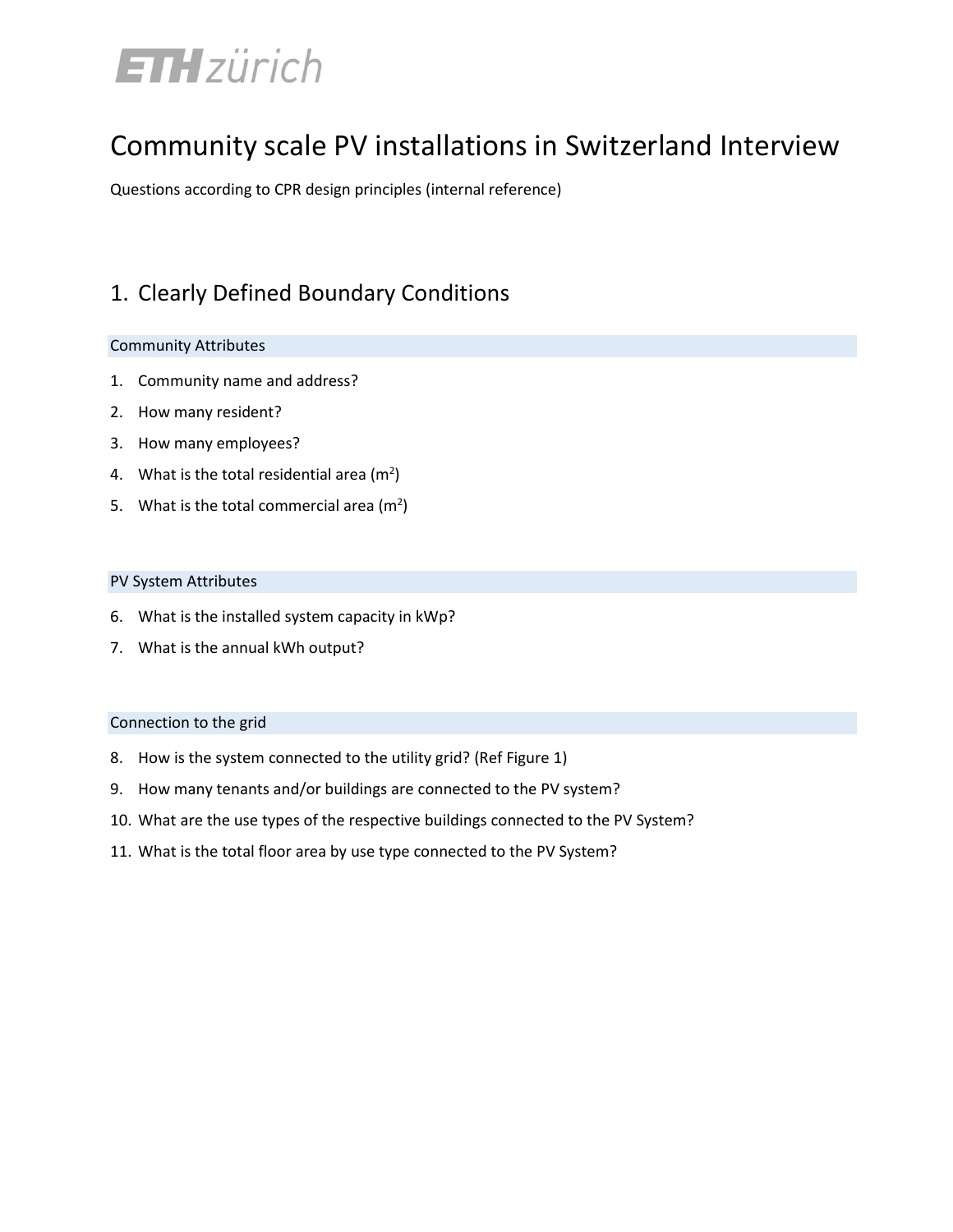# **ETH**zürich



a) Multi-family, individual systems per unit b) Multi-family shared PV system,  $\leq$  30kVA



c) Multi-family shared PV system,  $\geq 30$ kVA d) Multi-family shared PV system,  $\geq 30$ kVA





Single, bi-directional LGM meter bi-directional LGM meter per user + PV system



d) Multi-building complex with shared PV system

Figure 1: Five metering schemes for community scale PV or *Eigenverbrauchsgemeinschaft* applications by Vollzugshilfe Eigenverbrauch (EnG; SR 730.0[\)](http://www.bfe.admin.ch/php/modules/publikationen/stream.php?extlang=de&name=de_270758715.pdf)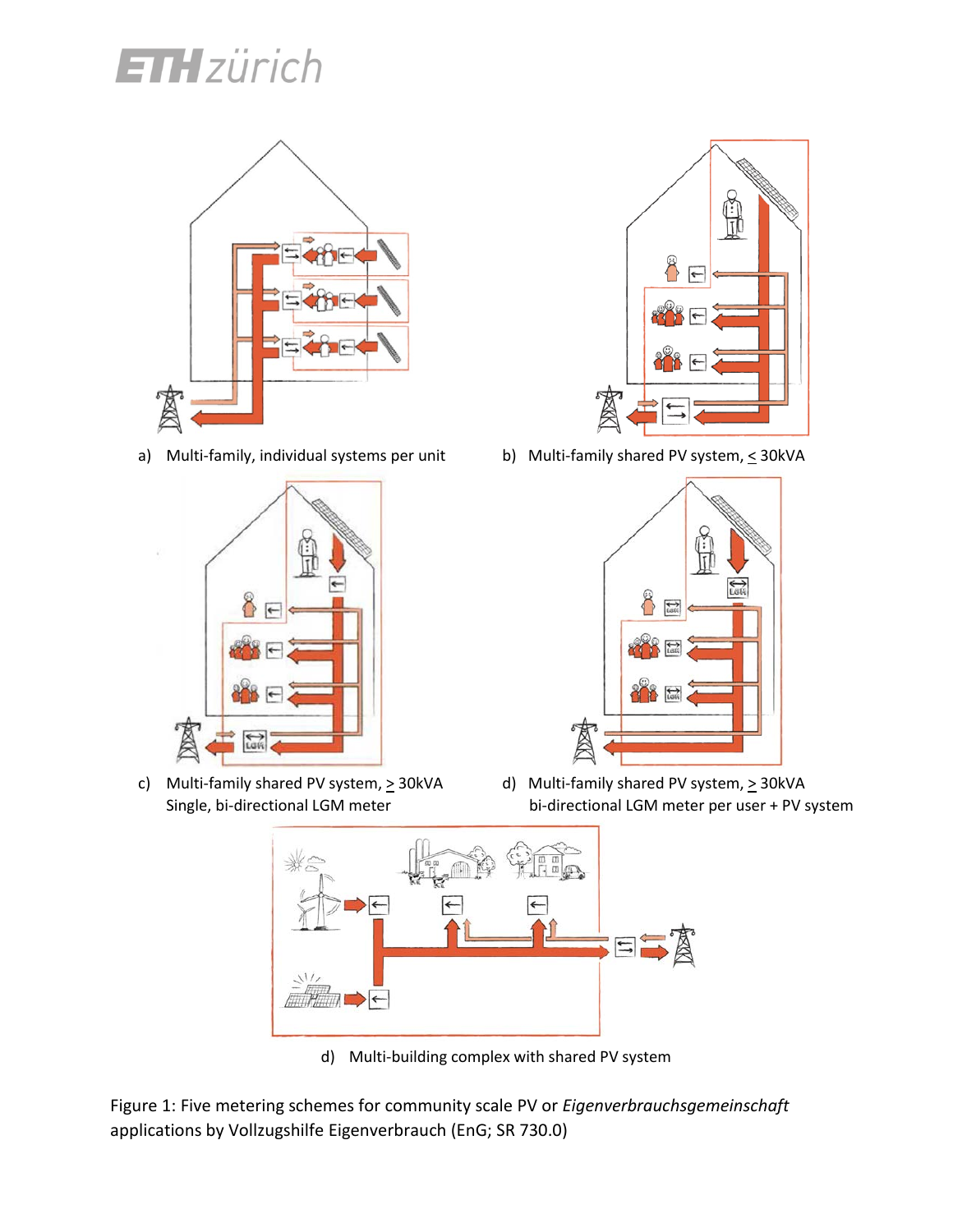## **ETH** zürich

### 2. Appropriation rules adapted to local conditions

#### Means of paying for electricity and community agreements

- 12. How do residents/office owners pay for the PV system?
- 13. How does the community coordinate the cost of electricity?
	- a. Single bill from utility, arrangements through community agreements or other
	- b. Assistance from utility company
	- c. Combination of the (a) and (b)

### 3. Collective-choice arrangements

#### Community space

- 14. Does the community hold discussions about the electricity produced by the shared PV system? (Yes/no) If yes, how?
- 15. Does the community coordinate the use of electricity during the hours of self-consumption? (Yes/no) If yes, how?
- 16. Do users have an agreement to share the electricity produced during self-consumption? (yes/no) If yes, what is the agreement?
- 17. Do users set energy saving targets, load shifting targets, solar fraction targets? (Yes/no) If yes, what are they?

#### Community space

- 18. Does the building/complex have a shared community space(s)?
- 19. If yes, what types of space? for example washing rooms, playgrounds, kitchens, garden, roof terrace, reading rooms?
- 20. Are these spaces used frequently and by what fraction of the tenants use the shared space?
- 21. Does the community have existing internal groups or meetings (for example grilling and for non energy related issues?)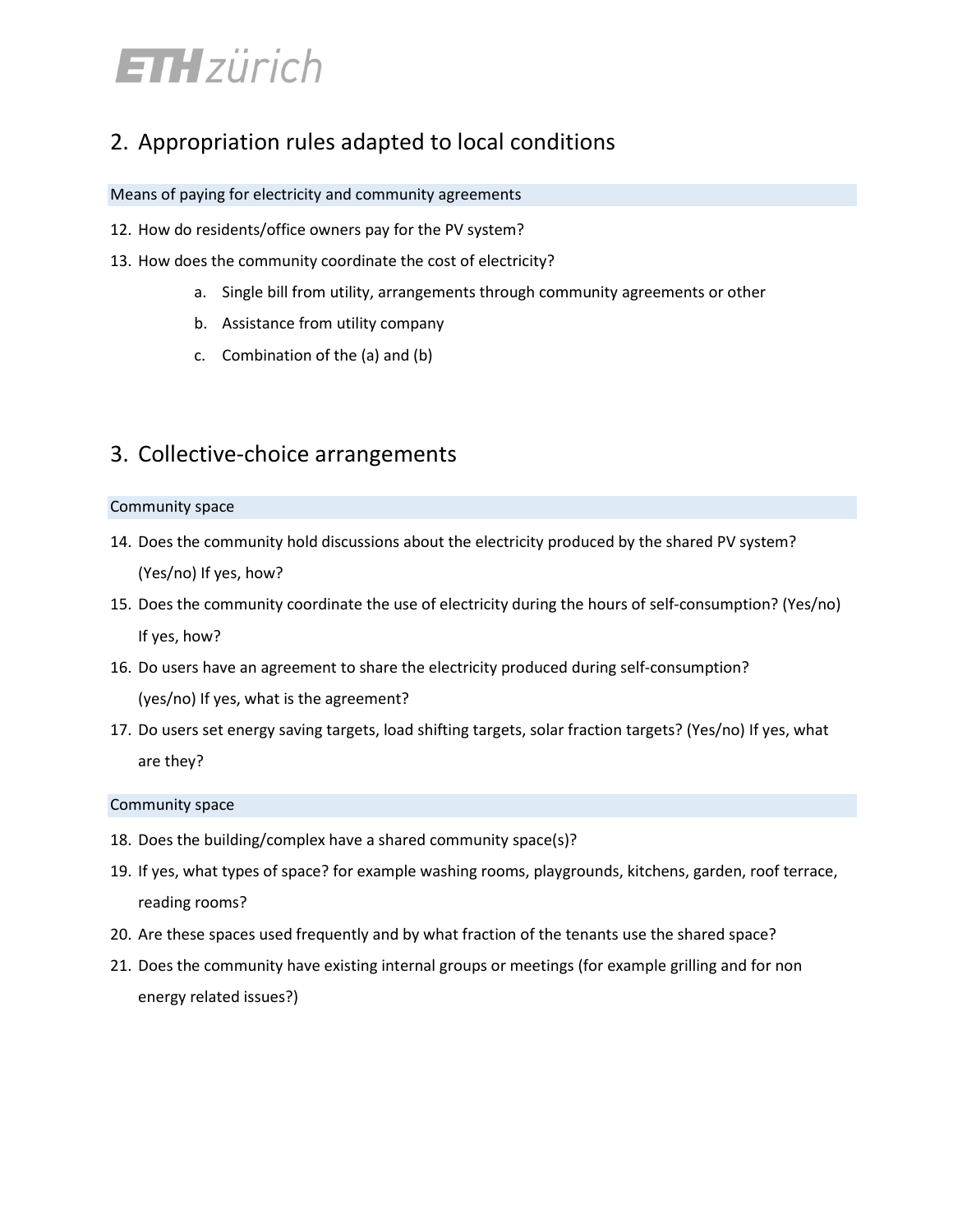## **ETH** zürich

## 4. Monitoring

Energy information

- 22. Do users know how much energy they are using at a given instance in time?
- 23. Do users know how much energy is being produced by the system at any time of day?
- 24. Is there an app/website where they can review this information?
- 25. Are users alerted when to use more/less energy according to the self-consumption availability?
- 26. How often is the app/website actually used?

#### Available information for further analysis

- 27. Does the community have hourly building/complex electricity consumption data for any 1 year time period that we can use for further analysis?
- 28. Would users connected to the PV system, be willing to share 1 year of consumption data
- 29. Does the community have hourly PV production data available for the same 1 year time period?

### 5. Graduated sanctions & 6. Conflict resolution

#### Energy efficiency accountability

- 30. Does the community make agreements for a consequence/fine/fee/sanction for those who do not meet the energy target?
- 31. Does the community provide options for tenant conflict-resolution, for energy related issues or otherwise?